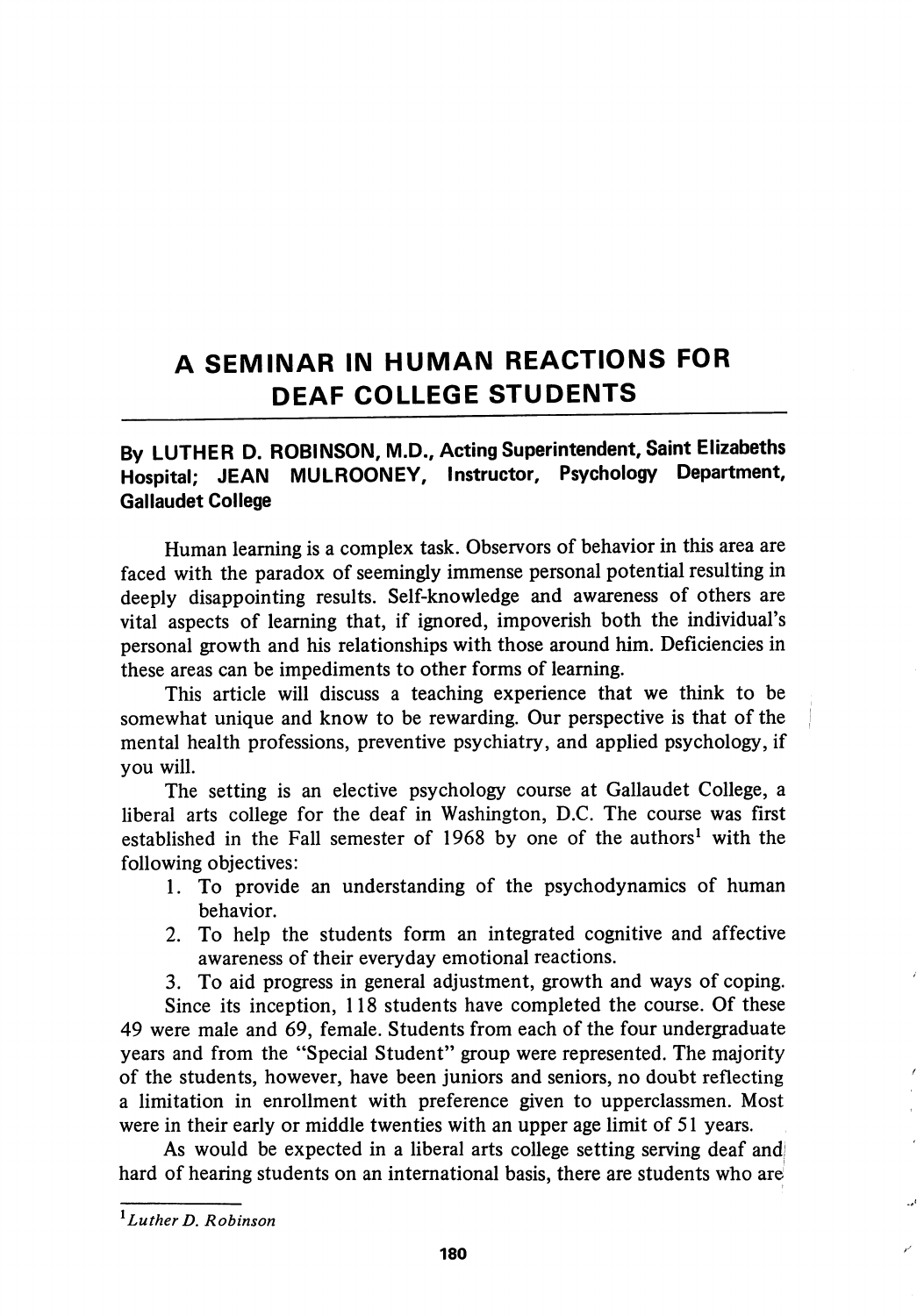either congenitally or adventitiously deaf, pre- or postlingually deaf, and those with a widely varying range of residual hearing.

The educational background of students represents residential institu tions, oral schools, day classes in public schools, public school attendance with no special provisions, and transfer students from other colleges and universities. The communicative skills and preferred mode vary widely as would be expected in a group with such a diversified background. During class the simultaneous method of communication is used. Skill in this varies depending on the individual's particular expressive and receptive ability in the differing components.

Most classes have at least one foreign student in the group. Some are married or engaged couples, and most have "steadies."

The course was originally designed to cover such emotional reactions as separation anxiety, grief, shame and guilt, inferiority feelings and the like, and what could be termed "normal" reactions to problem situations. The content and method have remained unchanged with appropriate adjustments and additions being made according to the sophistication and course background of each group. Additional topics that have been discussed are loneliness, death, encounter groups, mental hospitals, psycho-drama, paranoia, defense mechanisms, frustration and conflict, homosexuality, love and hate, inhibitions, stigmas and stereotypes, and reactions to disability.

No text book is used. Emphasis is on the relation of personal experiences and observations of the particular human reaction being discussed. Students are encouraged to present their own ideas, beliefs, and opinions. Fundamentals of psychodynamics are explained as appropriate topics arise. Direct information is given as it is pertinent to a particular experience or when the group becomes aware of the lack of an adequate basis to continue the discussion. Often the question of possible differences in the emotional reactions of deaf and hearing people is examined.

As the various topics are completed, each student writes a summary giving his definition of the emotional reactions discussed including examples from his own personal experience. The aim of this is twofold: to effect an increase in feedback and a check in individual understanding, and to accumulate over a period of time enough meaningful material to compile a reference book available to future classes.

Each group also views a film about the Mental Health Program for the Deaf at Saint Elizabeths Hospital and then visits the ward for deaf patients there to observe some therapeutic activity such as psychodrama or dance therapy.

The reaction of the initial class is of interest. In the beginning it was one of suspicion, rebellion, and wonderment. Students complained of inability to understand the teacher's signs and they felt insulted by the strict rules concerning attendance, tardiness, and participation. The fact that no text was used, no formal lectures given, and few writing assignments required seemed to result in feelings of non-achievement. During one meeting of this

i.

181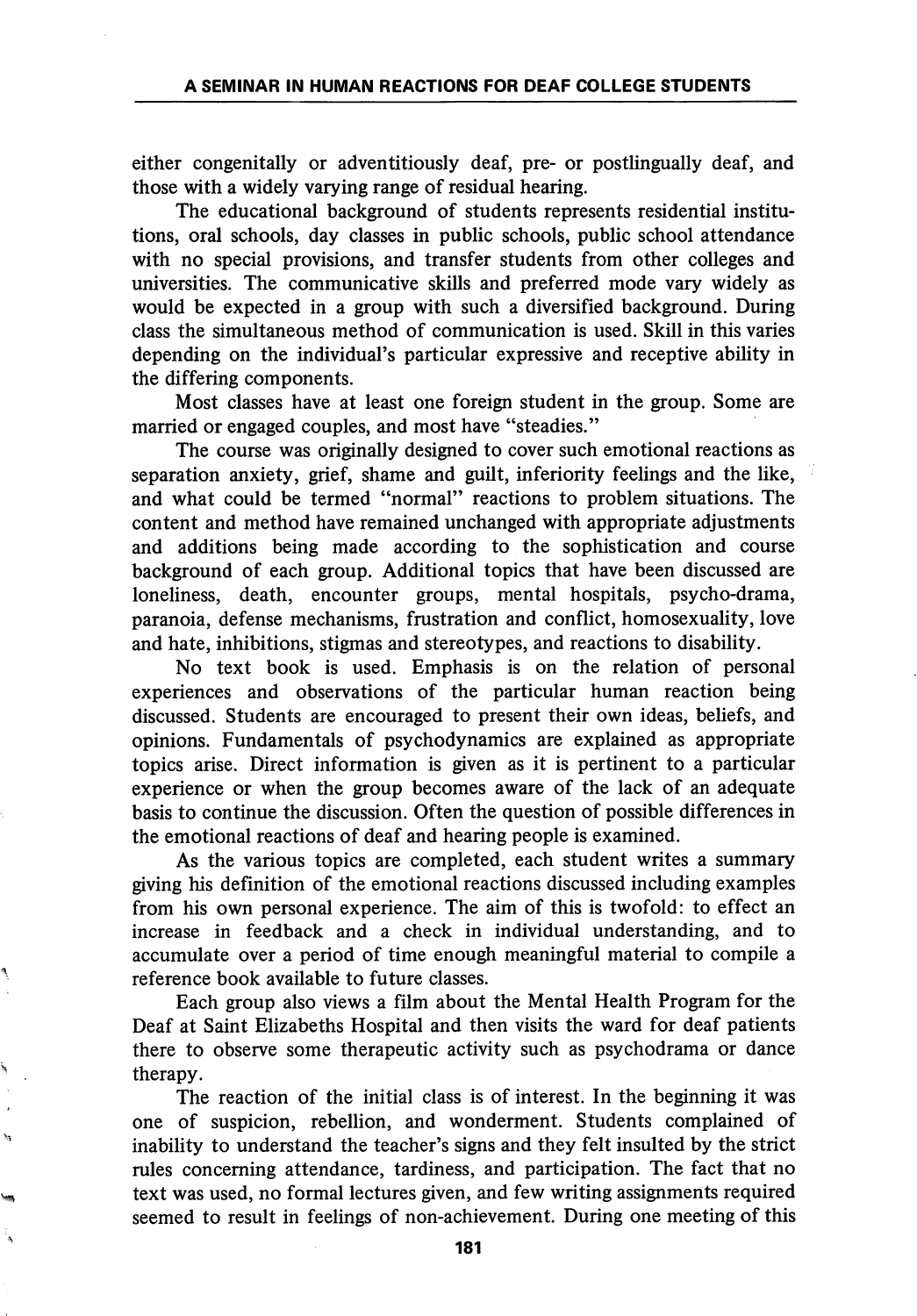group, these issues were discussed. The teacher listened to the students' concerns and explained the methods, principles, and goals. The students then agreed to struggle through the course with the teacher. As the course progressed, the group process began facilitating cooperation, easing tensions, diminishing anxiety and the outlook became brighter as each one discovered that the others had similar inner feelings, attitudes toward hearing loss, and other emotional reactions comparable to their own. There was a comfortable forum for expression of feelings, even negative ones.

Individual reports of past suicidal ideation did not come up in this group discussion, but some group members did express this in their individual writings to the teacher and later they learned that they were not alone in this. This dawning awareness gave a great deal of interpersonal support and comfort.

An increasing enrollment necessitated the addition of a second teacher after the first semester. A total of four members of the Gallaudet Psychology Department have taught such a group at one time or another. One of the authors<sup>2</sup> has taught the course for three successive semesters. The authors are presently teaching the class jointly.

Developments in recent groups are worthy of note. Students appear to have a much more positive outlook to the course and prior expectations are more accurate.

It should be noted that some of the students are psychology or sociology majors or those with course background in the behavioral sciences. This is of interest because, as would be expected, they come to the course with a basis in the terminology and principles of psychodynamics. Many tell us this was enhanced by the course. Equally important, they seem to be positive in evaluating the personal benefits received from the class experience. This seems to support the value and success of the course objectives, especially in reference to the formation of an integrated cognitive and affective awareness of their everyday emotional reactions.

Assessment of influences on human behavior is no simple affair. Self-knowledge and awareness of others are life-long tasks that in scope and completeness lie always just beyond our precision of measurement. A partial appraisal of what we think the course contributes to the student's learning experience is best conveyed by excerpting from their individual course critiques. This demonstrates how much can be learned by all when the students speak for themselves.

"I profited two things from this course: 1) vocabulary and 2) I learned to recognize people's reactions and understand them better by knowing which (defense) mechanisms they use and why. It enabled me to understand people better."

<sup>2</sup> Jean Mulrooney